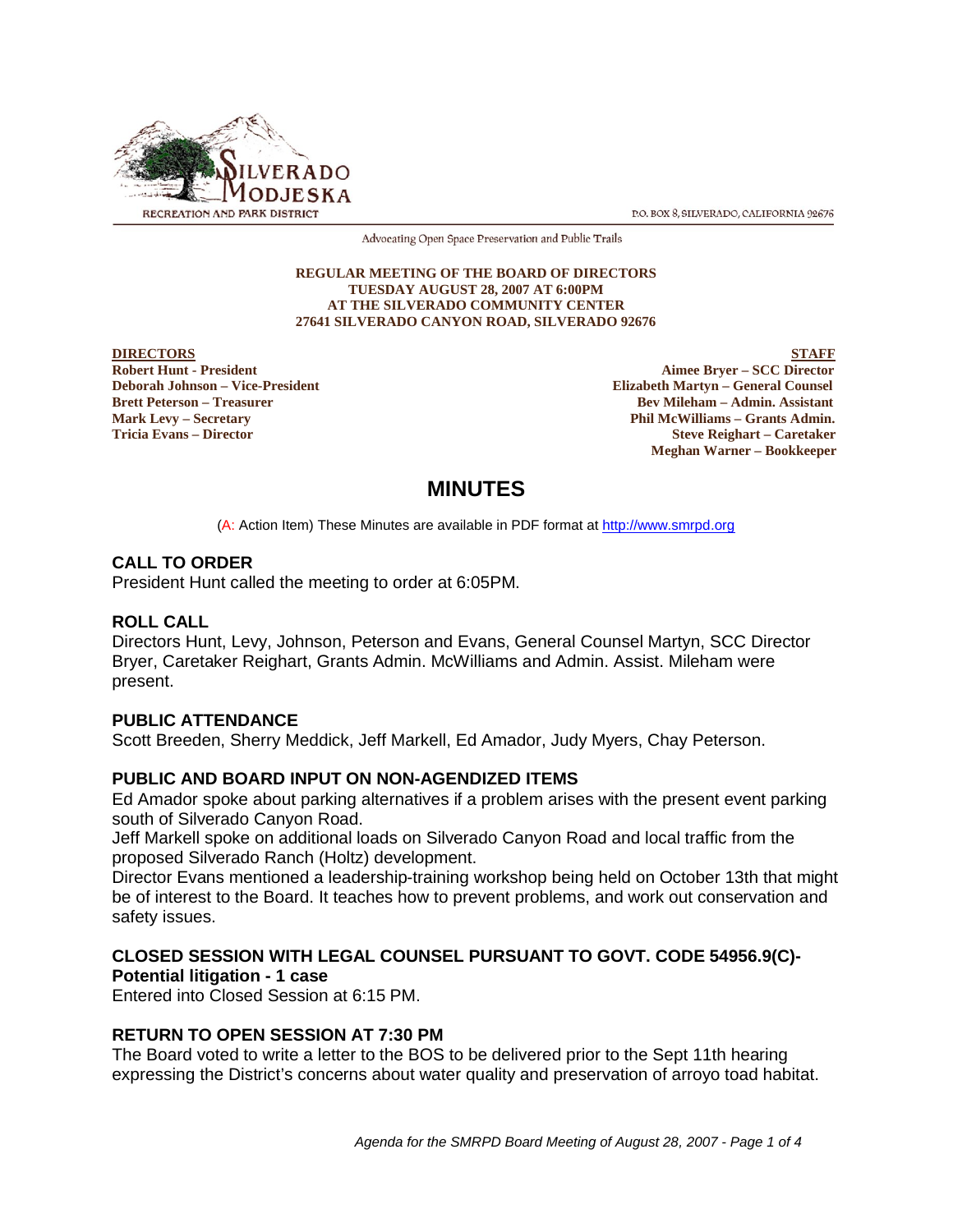# **CONSENT CALENDAR**

**1st ACTION:** Director Levy made a motion to approve the Consent Calendar with the Minutes of July 24, 2007 Regular Board Meeting, August 6, 2007 Special Board Meeting, August 13, 2007 Open Space & Trails Committee Meeting, June 19, 2007 Safety Committee Meeting, and Correspondence. Director Johnson seconded. Unanimously approved

# **PAYMENT OF DISTRICT BILLS**

**2nd ACTION:** Director Hunt made a motion to approve payment of Transmittal 08-07A, Director compensation for the Regular Board meeting of July 24, 2007 to Directors, Evans, Hunt, Johnson, & Peterson. \$200.00 total. Director Peterson seconded. Unanimously approved.

**3rd ACTION:** Director Hunt made a motion to approve payment of Transmittal 08-07B, District Bills \$1,985.73 total. Director Johnson seconded. Unanimously approved.

**4th ACTION:** Director Hunt made a motion to approve payment of Transmittal 08-07C, Utility Bills, \$1,737.82. Director Johnson seconded. Unanimously approved.

# **SILVERADO CHILDREN'S CENTER**

Aimee Bryer said the center's enrollment is the same. The new Fall program will begin Aug 30. Workdays are planned for the future and they are looking for volunteers to help with painting, removing old sand and an old climbing structure.

Andrew Edwards of Extron Electronics donated \$10,000 to the center toward new playground equipment. Dan Dulac of Baker Canyon Greenwaste has volunteered heavy equipment and workers to remove the old unsafe equipment and other structures. Director Bryer is working on a Home Depot grant.

There are Staff and Parent meetings planned in August, and the Center is going to participate in the Silverado Fair. This year's Summer Program was a great success. There is need of a replacement van for next year's Summer Program.

## **GRANTS ADMINISTRATOR'S REPORT**

The Board was given a quote and amended contract from Clean Products (facility and janitorial supplies vendor) to review.

**5th ACTION:** Director Hunt made a motion to direct the Facilities Committee to evaluate the Clean Products proposal, with authorization to enter into the contract if they deem it suitable, noting that it has a thirty-day right of cancellation. Director Johnson seconded. Unanimously approved.

The solar panel grant funds authorization and possible additional funding are being actively pursued. The Modjeska Community Center wood floor has been restored, and a bulletin board will be found to replace the temporary one now in place.

#### **CARETAKER'S REPORT**

So far this month, \$275 in rentals has been received. Repair of the air conditioning in Silverado's Building B is being arranged. The Concert in the Park series has been going very well except for a small disturbance reported after the last event by individuals who arrived apparently under the influence. Steps will be taken to prevent any recurrence. Red Hot Chimney Sweep donated a very nice BBQ and Danny Brown's Sil-Mod Propane is donating the fuel needed for it.

# **OTHER DISTRICT BUSINESS**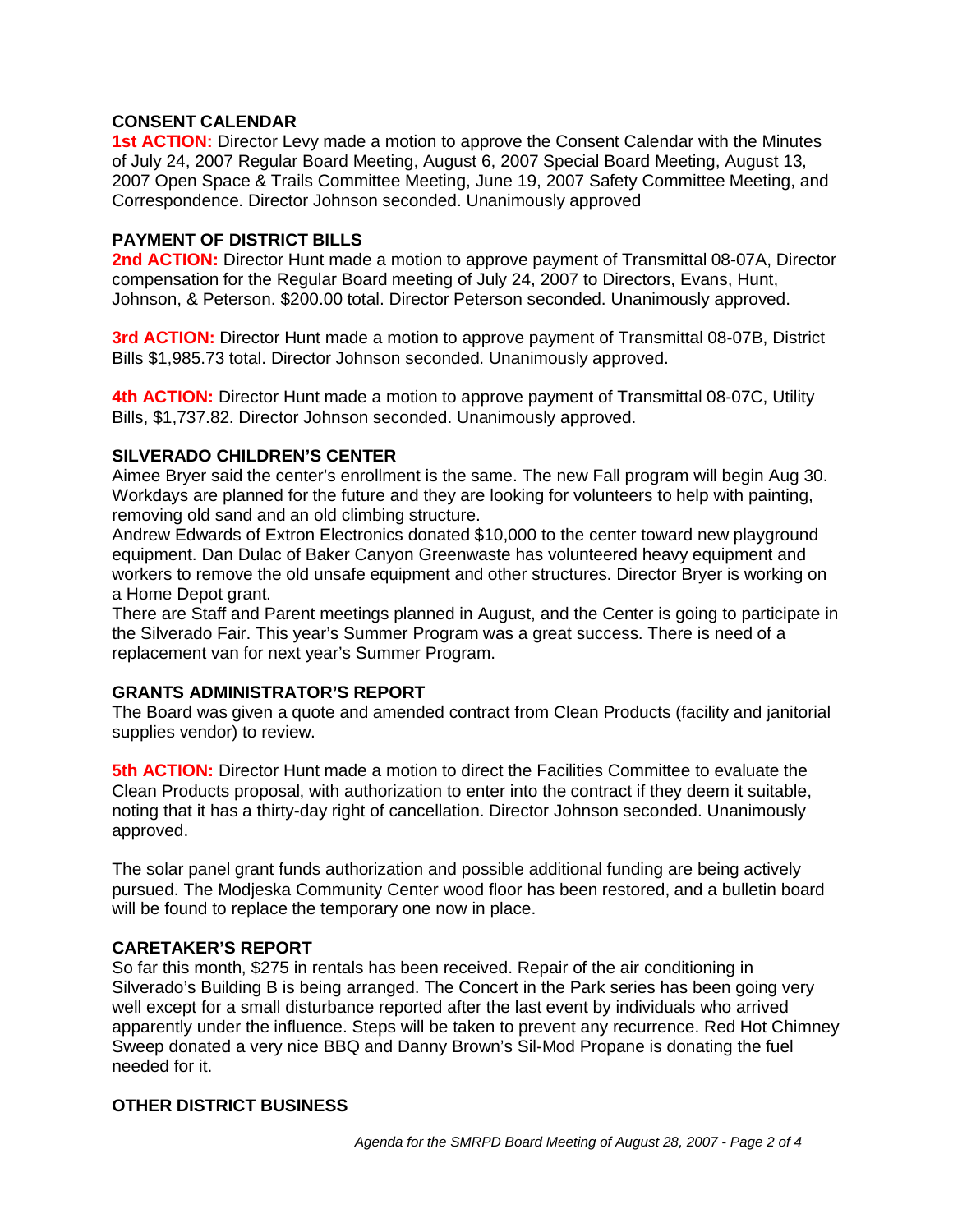# **PUBLIC HEARING**

Secretary Levy announced that this was the time and place of the Public Hearing to receive comments and testimony from the Public regarding the SMRPD Proposed Budget for Fiscal Year 2007-2008.

Notice of Public Hearing was published in the Orange County Register on August 17 and 18, 2007, and the Affidavit of Publication/Proof of Publication is on file at the District Office at 27641 Silverado Canyon Road, Silverado 92676. A copy of the Proposed Budget was posted for Public Inspection at the Silverado Branch Library, 28192 Silverado Canyon Road, Silverado 92676 from August 16 to August 28, 2007.

There was no Public Comment. The Board briefly discussed anticipated rental income and Director Johnson moved for a vote on the Final Budget.

**RESOLUTION 082807-1:** To adopt the Final SMRPD FY 2007-2008 Budget. At the direction of President Hunt, Admin. Assistant Mileham conducted a Roll Call Vote of the Board: Director Hunt, AYE; Director Johnson; AYE; Director Peterson, AYE; Director Evans, AYE; Director Levy, AYE. Resolution was Adopted by unanimous vote of the Board.

Discussed contacting owners of undeveloped parcels that might be available for open-space preservation. The Board agreed that Director Levy should make the contacts and that a proposal letter would be drafted after consulting with open-space acquisition experts.

Director Evans made a request to HB&P Senior Park Ranger Vicky Malton asking if SMRPD could use the Howard House in the Fleming Wilderness area for occasional special events such as a planned Volunteer Appreciation Day. Ranger Malton replied favorably, asking for a written request from the Board to set the arrangements in place.

**6th ACTION**: Director Hunt made a motion to write a formal request to the County asking to use the Howard House for special events, on a per request basis. Director Peterson seconded. Unanimously approved.

#### **DIRECTOR COMMENTS:**

Director Evans- The Fall Brochure is nearing completion. Anyone having information for the brochure was asked to turn it in ASAP. Volunteers are needed for the Goat Shed Breakfast Hike September 22.

Director Johnson- There is a facility meeting coming up. Director Johnson is still working on the CAL-Card and is pricing new refrigerators for the community centers and the caretaker's residence.

Director Hunt – The Irvine Ranch Land Reserve Trust will be installing an alternate final leg at the top of the Mesa approach road in Silverado in order to keep the path open for equestrians, hikers and bicyclists. Due to repeat abuses of the restrictions against motorized vehicles, that sort of access will be further restricted. The road addition is being added on Kane Ranch property with their permission and cooperation to allow continued public access. The construction expense is being borne entirely by IRLRT.